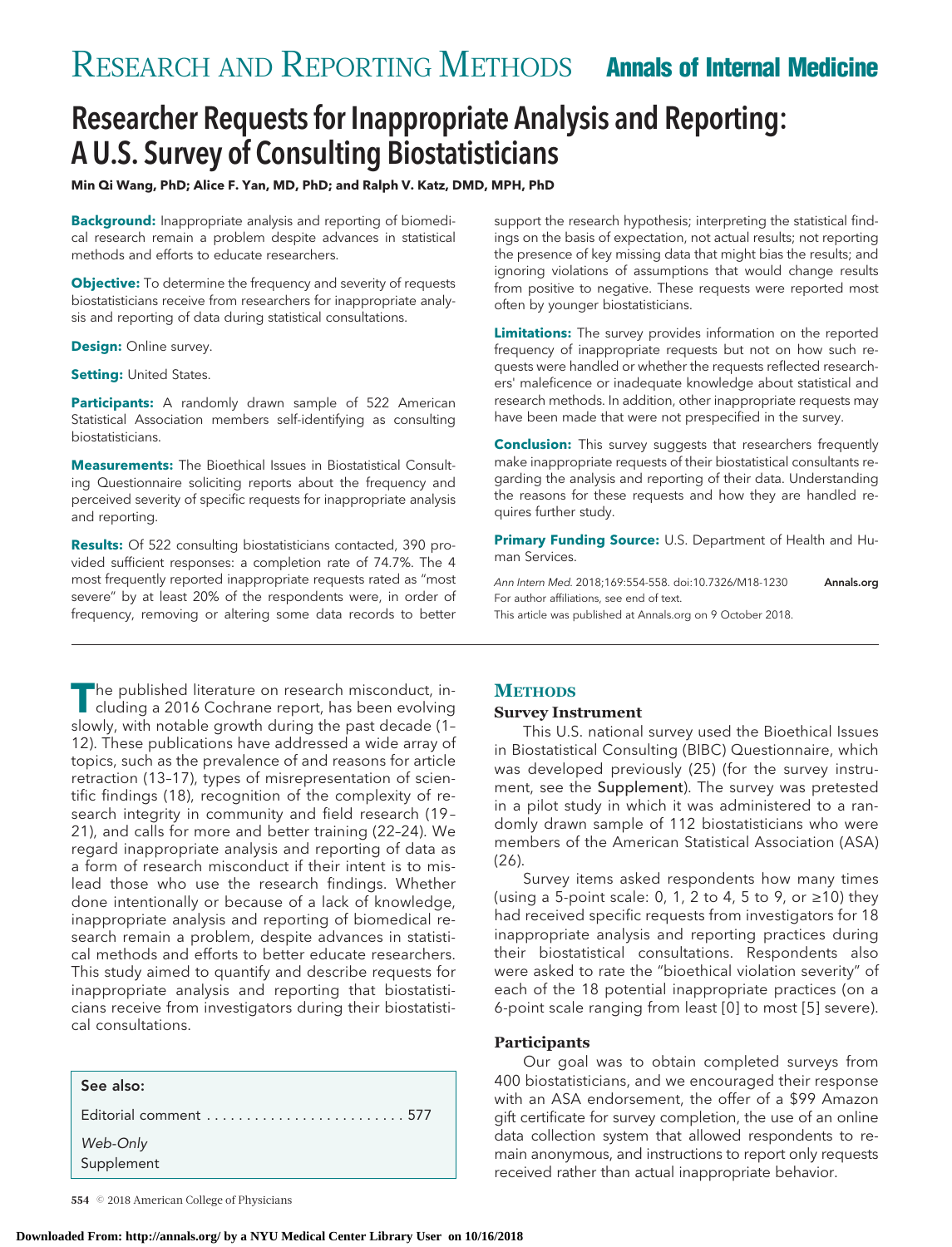*Table 1.* Biostatistician-Reported Frequency and Severity Rating of Requests for Inappropriate Analysis and Reporting  $(n = 390)^{*}$ 

| <b>Violation Request</b>                                                                                                                                              | <b>Respondents</b><br><b>Rating the Item as</b><br>"Most Severe," %+ | <b>Reported Requests During</b><br>the Past 5 Years, % |         |                |
|-----------------------------------------------------------------------------------------------------------------------------------------------------------------------|----------------------------------------------------------------------|--------------------------------------------------------|---------|----------------|
|                                                                                                                                                                       |                                                                      | 0                                                      | $1 - 9$ | $\geq 10$      |
| Falsify the statistical significance (such as the P value) to support a desired result                                                                                | 84                                                                   | 97                                                     | 2       |                |
| Change data to achieve the desired outcome (such as the prevalence rate of<br>cancer or another disease)                                                              | 84                                                                   | 93                                                     | 7       |                |
| Remove or alter some data records (observations) to better support the<br>research hypothesis                                                                         | 80                                                                   | 76                                                     | 22      | $\overline{2}$ |
| Interpret the statistical findings on the basis of expectations, not the actual results                                                                               | 68                                                                   | 70                                                     | 28      | $\overline{2}$ |
| Do not fully describe the treatment under study because protocol was not<br>exactly followed                                                                          | 62                                                                   | 85                                                     | 15      |                |
| Do not report the presence of key missing data that could bias the results                                                                                            | 68                                                                   | 76                                                     | 23      |                |
| Ignore violations of assumptions because results may change to negative                                                                                               | 64                                                                   | 71                                                     | 28      |                |
| Modify a measurement scale to achieve some desired results rather than<br>adhering to the original scale as validated                                                 | 55                                                                   | 79                                                     | 20      |                |
| Report power on the basis of a post hoc calculation, but make it seem like an<br>a priori statement                                                                   | 54                                                                   | 76                                                     | 23      | $\overline{2}$ |
| Request to not properly adjust for multiple testing when "a priori, originally planned<br>secondary outcomes" are shifted to an "a posteriori primary outcome status" | 56                                                                   | 80                                                     | 18      | $\overline{2}$ |
| Conduct too many post hoc tests, but purposefully do not adjust $\alpha$ levels to make<br>results look more impressive than they really are                          | 54                                                                   | 60                                                     | 36      | 4              |
| Remove categories of a variable to report more favorable results                                                                                                      | 48                                                                   | 68                                                     | 31      |                |
| Do not mention interim analyses to avoid "too much testing"                                                                                                           | 50                                                                   | 81                                                     | 18      |                |
| Report results before data have been cleaned and validated                                                                                                            | 48                                                                   | 56                                                     | 39      | 5              |
| Do not discuss the duration of follow-up because it was inconsistent                                                                                                  | 45                                                                   | 84                                                     | 15      |                |
| Stress only the significant findings, but underreport nonsignificant ones                                                                                             | 42                                                                   | 45                                                     | 48      | 7              |
| Do not report the model statistics (including effect size in ANOVA or $R^2$ in linear<br>regression) because they seemed too small to indicate any meaningful changes | 42                                                                   | 76                                                     | 23      |                |
| Do not show plot because it did not show as strong an effect as you had hoped                                                                                         | 33                                                                   | 58                                                     | 39      | 3              |

ANOVA = analysis of variance.

\* Based on findings from questions 1–18 of the Bioethical Issues in Biostatistical Consulting Questionnaire, which asked biostatisticians "to estimate the number of times—during the past 5 years—that you, personally, have been DIRECTLY asked to do this." Data are presented in decreasing order by the percentage of respondents with a perceived severity score of 4 or 5.

† Items were defined as "most severe" if respondents ranked the severity as 4 or 5 on a scale of 0 –5.

The ASA's Office of the Executive Director provided the research team with a database of 4000 persons randomly selected from the association's approximately 18 000 registered members. For each member, the database included the membership ID number, name, e-mail address, affiliation, sex, race/ethnicity, birth year, highest degree achieved, employment category, and areas of specialty. The names were removed from the sample, and we retained those whose areas of specialty were listed as statistics, biostatistics, data analysis, or biometrics—that is, we removed those whose areas of specialty were not involved primarily in biostatistical consulting and data analysis and hence were inappropriate for our survey. This process resulted in a final database of 3874 members.

Next, we generated a random number for each ASA record and sorted the numbers of the records included. We used Qualtrics survey software to distribute batches of 50 e-mail invitations at 2-day intervals and e-mailed reminders to nonresponders after 5 days. When we reached our target of 400 completed questionnaires, we ended the survey. These steps were taken to prevent overenrollment, which would have exceeded our budget for the incentives offered to respondents for their participation. By the time 400 responses were received, the Qualtrics e-mail records indicated that 800 e-mails had been distributed and 522 had been received and opened by the respondents.

**Statistical Analysis**

analyses of the findings from the 18 bioethical violation questions as well as bivariate analyses using Pearson  $\chi^2$ tests for the 18 questions by the demographic variables of sex, age group, racial/ethnic group, and research tier of the university with which the respondent was affiliated. The bivariate analyses were performed with SPSS, version 24 (IBM). To determine how well our survey sample represented the overall population of ASA members, we conducted a statistical comparison on 4 demographic variables (sex, race/ethnicity, age, and highest degree achieved) between the sample and the overall ASA membership by using the Bonferroni criterion for multiple comparisons.

Statistical analysis of the data included descriptive

### **Ethical Review**

The institutional review boards at the University of Maryland School of Public Health and New York University approved the study with expedited review because of minimal risk to the participants.

#### **Role of the Funding Source**

The Office of Research Integrity of the U.S. Department of Health and Human Services funded the study but had no role in the design, conduct, or analysis of the study; manuscript preparation; or decision to submit the manuscript for publication.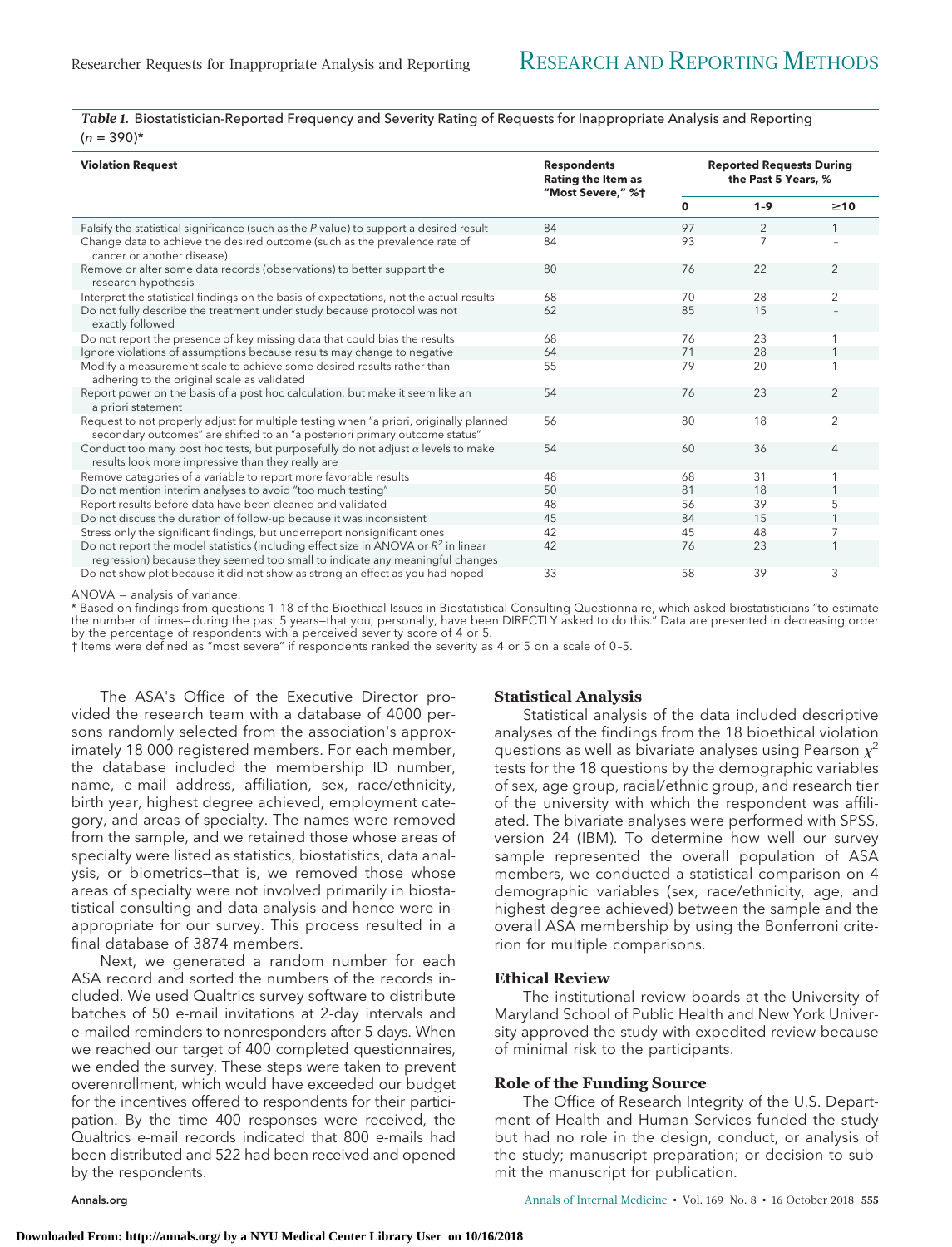# **RESULTS**

Of 400 responses, 10 records were excluded because of a high level of incomplete data. Thus, our final sample of 390 represented a completion rate of 74.7% among members who received and opened our e-mail invitation (that is, the members successfully contacted), whereas the response rate for the survey was 48.8% for the 800 e-mails distributed (that is, regardless of whether the members received or opened the message) (26). Respondents mostly identified as male (64.1% men, 35.9% women); fell into 3 age groups: 23 to 39 (27.9%), 40 to 59 (40.1%), and 60 to 88 years (31.2%); and were predominately white (63.6% white, 23.8% Asian, and 12.6% other). Mean number of years working as a biostatistician was (SD, 13.0). No statistically significant differences were seen in sex, age, race/ethnicity, or highest degree obtained in a comparison between respondents and the 4000 members randomly selected by the ASA.

Table 1 shows the reported severity and frequency of the 18 inappropriate requests in descending order by percentage of respondents who ranked that item as high severity (4 or 5 on a scale of 0 to 5). The proportion of respondents who rated a request as high severity ranged from 84% for requests to falsify statistical significance (such as the  $P$  value) to support a desired result to 33% for a request to not show a plot because it did not show an effect as strong as the researcher wanted.

Table 2 shows the comparisons of the reported frequency of the top 8 inappropriate requests (rated as high severity with frequent occurrence) by specific questions in the demographic section of the BIBC Questionnaire regarding age, race/ethnicity, and type of research university with which the biostatistician was

affiliated. These requests are listed in the table (in an abbreviated format) according to the sequence asked on the BIBC Questionnaire. Of the 8 inappropriate requests, 6 demonstrated statistically significant differences by age, with younger biostatisticians more likely than their older colleagues to report a higher frequency. That 4 of the 8 requests for inappropriate analyses and reporting were statistically reported more often by respondents who identified as Asian or other than those who identified as white may be explained, in part, by age differences. Respondents who reported Asian or other race/ethnicity were younger than white respondents (mean age: Asian, 45.5 years; other, 46.7 years; white, 51.2 years). Among participants who worked in a first-tier research university (that is, one of 115 institutions the Carnegie Classification of Institutions of Higher Education categorized in 2018 as "R1: Doctoral Universities–Highest Research Activity" [27]), only 1 of the 8 requests reported differed in frequency from those made to respondents who did not work at such an institution. As the last row in Table 2 shows, the percentage of any age, racial/ethnic, or institution-type subgroup that reported receiving any of the 8 highestseverity requests for inappropriate analysis or reporting ranged from 54% to 84%.

Finally, we examined the missing responses for each of the 18 frequency and severity questions. For the 18 frequency items, 11 (mean, 0.6; range, 0 to 3) responses were missing, and for the 18 severity questions, 56 (mean, 3.1; range, 0 to 8) responses were missing. Across all 36 BIBC items with a possible 14 040 responses (36 items × 390 respondents), the 67 missing responses represented only 0.005% of the total.

*Table 2.* Percentage of Respondents Reporting a Top 8 Violation Request, by Age, Race/Ethnicity, and Affiliation With a First-Tier Research University\*

| Variable                                                              | <b>Respondents Reporting Having Been Asked a Top 8</b><br>Violation Request ≥1 Time Over the Past 5 Years, % |                                   |                                   |                       |                     |                     |                                              |                     |
|-----------------------------------------------------------------------|--------------------------------------------------------------------------------------------------------------|-----------------------------------|-----------------------------------|-----------------------|---------------------|---------------------|----------------------------------------------|---------------------|
|                                                                       | <b>Age Group</b>                                                                                             |                                   |                                   | <b>Race/Ethnicity</b> |                     |                     | <b>Type of Research</b><br><b>University</b> |                     |
|                                                                       | <b>23-39 Years</b><br>$(n = 103)$                                                                            | <b>40-59 Years</b><br>$(n = 151)$ | <b>60-88 Years</b><br>$(n = 115)$ | White<br>$(n = 248)$  | Asian<br>$(n = 93)$ | Other<br>$(n = 22)$ | <b>First Tier</b><br>$(n = 111)$             | Other<br>$(n = 85)$ |
| Violation request                                                     |                                                                                                              |                                   |                                   |                       |                     |                     |                                              |                     |
| Remove or alter data records                                          | 32                                                                                                           | 29                                | $10+$                             | 20                    | 32                  | $32+$               | 23                                           | 27                  |
| Do not report key missing data                                        | 25                                                                                                           | 25                                | 20                                | 19                    | 34                  | 36†                 | 30                                           | 24                  |
| Conduct too many post hoc tests<br>without $\alpha$ levels            | 45                                                                                                           | 44                                | 29+                               | 38                    | 50                  | 36                  | 53                                           | 39+                 |
| Modify a measurement scale for<br>some desired results                | 26                                                                                                           | 23                                | $13+$                             | 15                    | 36                  | $27+$               | 23                                           | 24                  |
| Interpret findings on the basis of<br>expectation, not actual results | 33                                                                                                           | 33                                | 24                                | 27                    | 37                  | 41                  | 32                                           | 38                  |
| Ignore violations of assumptions                                      | 38                                                                                                           | 29                                | $18+$                             | 25                    | 32                  | $50+$               | 32                                           | 36                  |
| Misrepresent post hoc calculation as<br>a priori                      | 31                                                                                                           | 25                                | $16+$                             | 19                    | 30                  | 36                  | 33                                           | 25                  |
| Shift secondary outcomes to be the<br>primary outcome                 | 24                                                                                                           | 21                                | $10+$                             | 16                    | 24                  | 18                  | 24                                           | 20                  |
| Respondents reporting any of these<br>violations (95% CI), %          | 79 (71-87)                                                                                                   | 78 (71-84)                        | 54 (45-63)                        | 65 (59-71)            | 84 (76-91)          | 76 (64-88)          | 78 (70-85)                                   | 80 (72-89)          |

\* Top 8 violation requests are survey items that >50% of respondents reported as being "high severity" and that were requested of ≥20% of respondents ≥1 time over the past 5 years.

† Indicates a statistically significant difference across groups (P < 0.050).

**556** Annals of Internal Medicine • Vol. 169 No. 8 • 16 October 2018 **[Annals.org](http://www.annals.org) Annals.org**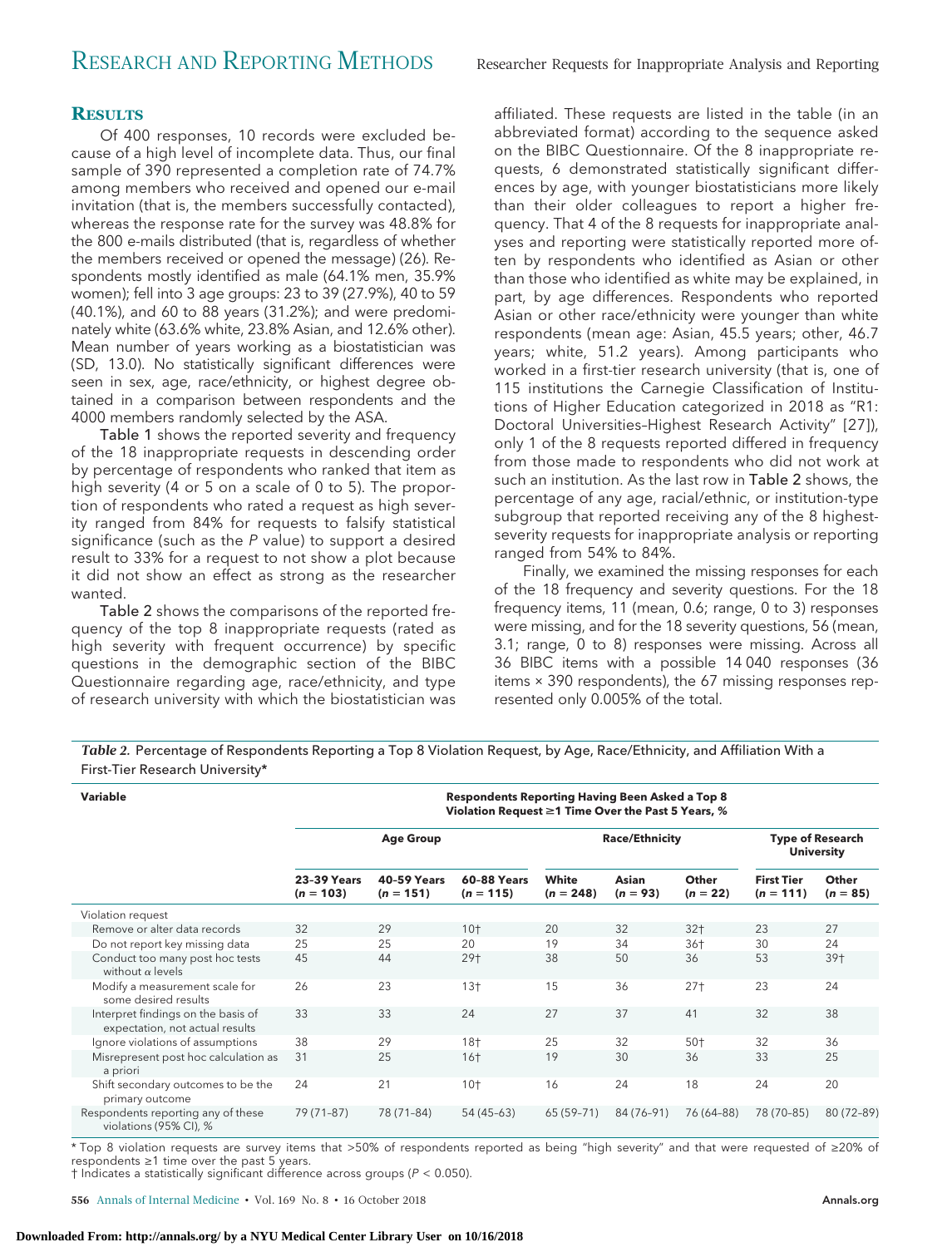# Researcher Requests for Inappropriate Analysis and Reporting RESEARCH AND REPORTING METHODS

# **DISCUSSION**

This U.S. national survey of consulting biostatisticians suggests that requests by researchers for inappropriate analysis and reporting occur frequently. Of note, however, the 2 request types rated as highest severity (falsification of statistical significance and changing the data to achieve the desired outcome) were reported as the least frequently requested. Nonetheless, the frequency of inappropriate requests and the rating of many as high severity by respondents indicate a need to better educate researchers about the inappropriateness of such requests, which may represent poorquality science at best and research misconduct at worst. The reasonably high survey response rate and the low rate of missing items bound the possible bias from nonresponse.

Before the pilot study of our survey (28), the only published report we could identify that quantified researcher requests for inappropriate analysis and reporting was a 1998 international survey of biostatisticians who were members of the International Society for Clinical Biostatistics (29). Although the response rate was only 37%, the authors felt that " . . . the high proportion of respondents knowing about fraudulent projects [51%] provided the primary motivation for [publishing their] report" (29). In general, surveys of lapses in actual research practices have had low response rates, possibly because respondents are reluctant to incriminate themselves or their colleagues. Despite assurances of respondent anonymity, a survey of all biomedical researchers in China (30), an online survey of self-identified neuropsychologists in Spain (31), a survey of university and industry researchers in Belgium (32), a survey of participants at a meeting of the World Congress on Research Integrity (33), and several others all reported low response rates, ranging from 4.5% to 48%, with most below 20% (34 –36). A survey of doctoral students in Norway and Sweden that asked about their perceptions of research misconduct had a response rate of 65% (37).

A strength of our study was the support of the ASA leadership, which facilitated a high response rate from a national sample of consulting biostatisticians, who in many ways serve as "eyewitnesses" to research conduct. Another factor that probably contributed to the good response was that the questionnaire asked about reported requests rather than actual actions based on these requests, eliminating the possibility of self-incrimination.

Several limitations of the study deserve mention. The first is that we asked the biostatisticians only what they were asked to do but did not collect data from them regarding their response to inappropriate requests. The second limitation, then, is that our survey provides information on the reported frequency of inappropriate requests but not on how such requests were handled. Third, our survey provides no data on whether the request reflected researchers' maleficence or inadequate knowledge about statistical and research methods. Finally, we did not obtain any data as to whether the respondents received inappropriate re-

quests that were not prespecified in the survey. Although an accurate accounting of the biostatisticians' conduct in responding to the requests for inappropriate analysis and reporting specified in our survey would have been ideal, that type of self-incriminating data also would probably be difficult—if not impossible—to obtain.

The findings from this U.S. national study, which has served to describe both the frequency and perceived severity of requests for inappropriate analysis and reporting by researchers during biostatistical consultation should be both an impetus and a guide to carefully develop future education and training for biomedical researchers. These educational modules should be targeted at university-based clinical research training programs and their directors for mandated presentation to biomedical researchers in training, as well as to researchers currently employed in both industry and academia. Further, these findings should be used to encourage research universities and companies to develop or improve institutional efforts to reduce workplace- and publication-related stress to alleviate the pressure that may be contributing to these inappropriate requests.

From University of Maryland School of Public Health, College Park, Maryland (M.Q.W.); University of Wisconsin–Milwaukee Joseph J. Zilber School of Public Health, Milwaukee, Wisconsin (A.F.Y.); and New York University College of Dentistry, New York, New York (R.V.K.).

**Grant Support:** By grant 1 ORIIR160027-01-00 from the Office of Research Integrity of the U.S. Department of Health and Human Services.

**Disclosures:** Disclosures can be viewed at [www.acponline.org](http://www.acponline.org/authors/icmje/ConflictOfInterestForms.do?msNum=M18-1230) [/authors/icmje/ConflictOfInterestForms.do?msNum=M18-1230.](http://www.acponline.org/authors/icmje/ConflictOfInterestForms.do?msNum=M18-1230)

**Corresponding Author:** Ralph V. Katz, DMD, MPH, PhD, Department of Epidemiology and Health Promotion, New York University College of Dentistry, 433 1st Avenue, Room 706, New York, NY 10010; e-mail, [ralph.katz@nyu.edu.](mailto:ralph.katz@nyu.edu)

Current author addresses and author contributions are available at [Annals.org.](http://www.annals.org)

## **References**

1. Swazey JP, Anderson MS, Louis KS. Ethical problems in academic research. Am Sci. 1993;81:542-53.

2. Greenberg M, Goldberg L. Ethical challenges to risk scientists: an exploratory analysis of survey data. Sci Technol Human Values. 1994;19:223-41. [PMID: 11652278]

3. Marco CA, Larkin GL. Research ethics: ethical issues of data reporting and the quest for authenticity. Acad Emerg Med. 2000;7: 691-4. [PMID: 10905651]

4. National Academy of Sciences (US); National Academy of Engineering (US); Institute of Medicine (US) Panel on Scientific Responsibility and the Conduct of Research. Responsible Science: Ensuring the Integrity of the Research Process. Vol. 1. Washington, DC: National Academies Pr; 1992.

5. Eastwood S, Derish P, Leash E, Ordway S. Ethical issues in biomedical research: perceptions and practices of postdoctoral re-

[Annals.org](http://www.annals.org) Annals of Internal Medicine • Vol. 169 No. 8 • 16 October 2018 **557**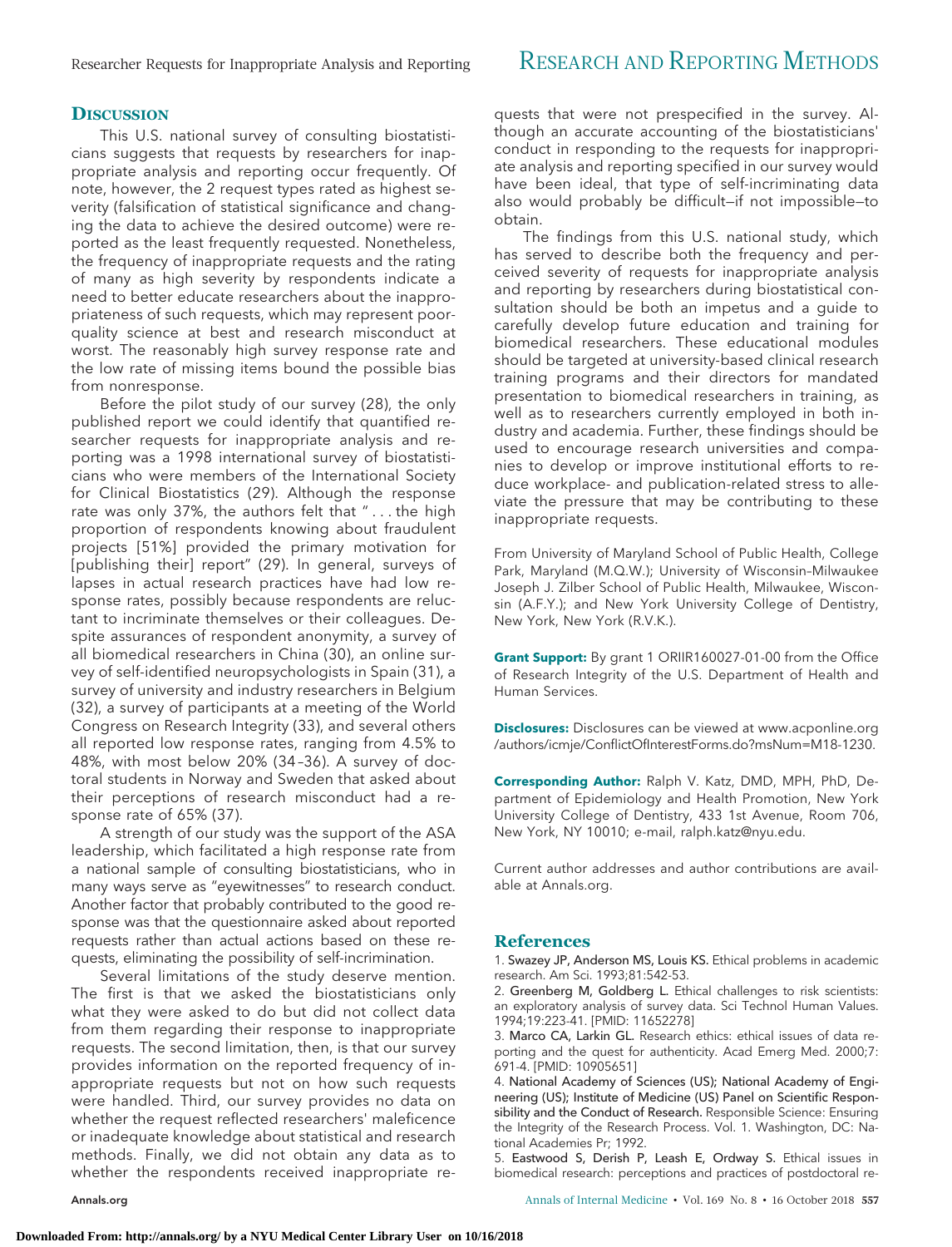search fellows responding to a survey. Sci Eng Ethics. 1996;2:89-114. [PMID: 11657788]

6. Bebeau MJ, Davis EL. Survey of ethical issues in dental research. J Dent Res. 1996;75:845-55. [PMID: 8655786]

7. Frankel MS. Ethics in research: current issues for dental researchers and their professional society. J Dent Res. 1994;73:1759-65. [PMID: 7983263]

8. Ellenberg SS. Fraud is bad, studying fraud is hard. Control Clin Trials. 2000;21:498-500. [PMID: 11018566]

9. Broome ME, Pryor E, Habermann B, Pulley L, Kincaid H. The Scientific Misconduct Questionnaire–Revised (SMQ-r): validation and psychometric testing. Account Res. 2005;12:263-80. [PMID: 16578917]

10. Pryor ER, Habermann B, Broome ME. Scientific misconduct from the perspective of research coordinators: a national survey. J Med Ethics. 2007;33:365-9. [PMID: 17526690]

11. Habermann B, Broome M, Pryor ER, Ziner KW. Research coordinators' experiences with scientific misconduct and research integrity. Nurs Res. 2010;59:51-7. [PMID: 20010045] doi:10.1097 /NNR.0b013e3181c3b9f2

12. Marusic A, Wager E, Utrobicic A, Rothstein HR, Sambunjak D. Interventions to prevent misconduct and promote integrity in research and publication. Cochrane Database Syst Rev. 2016;4: MR000038. [PMID: 27040721] doi:10.1002/14651858.MR000038 .pub2

13. Li G, Kamel M, Jin Y, Xu MK, Mbuagbaw L, Samaan Z, et al. Exploring the characteristics, global distribution and reasons for retraction of published articles involving human research participants: a literature survey. J Multidiscip Healthc. 2018;11:39-47. [PMID: 29403283] doi:10.2147/JMDH.S151745

14. Nogueira TE, Gonçalves AS, Leles CR, Batista AC, Costa LR. A survey of retracted articles in dentistry. BMC Res Notes. 2017;10: 253. [PMID: 28683764] doi:10.1186/s13104-017-2576-y

15. Lei L, Zhang Y. Lack of improvement in scientific integrity: an analysis of WoS retractions by chinese researchers (1997-2016). Sci Eng Ethics. 2017. [PMID: 28889329] doi:10.1007/s11948 -017-9962-7

16. Bozzo A, Bali K, Evaniew N, Ghert M. Retractions in cancer research: a systematic survey. Res Integr Peer Rev. 2017;2:5. [PMID: 29451549] doi:10.1186/s41073-017-0031-1

17. Moylan EC, Kowalczuk MK. Why articles are retracted: a retrospective cross-sectional study of retraction notices at BioMed Central. BMJ Open. 2016;6:e012047. [PMID: 27881524] doi:10.1136 /bmjopen-2016-012047

18. Boutron I, Ravaud P. Misrepresentation and distortion of research in biomedical literature. Proc Natl Acad Sci U S A. 2018;115: 2613-9. [PMID: 29531025] doi:10.1073/pnas.1710755115

19. Kingori P, Gerrets R. Morals, morale and motivations in data fabrication: medical research fieldworkers views and practices in two sub-Saharan African contexts. Soc Sci Med. 2016;166:150-9. [PMID: 27566044] doi:10.1016/j.socscimed.2016.08.019

20. Johnson DR, Ecklund EH. Ethical ambiguity in science. Sci Eng Ethics. 2016;22:989-1005. [PMID: 26169696] doi:10.1007/s11948 -015-9682-9

21. Greeff M, Rennie S. Phronesis: beyond the research ethics committee—a crucial decision-making skill for health researchers during community research. J Empir Res Hum Res Ethics. 2016;11: 170-9. [PMID: 27230235] doi:10.1177/1556264616650070

22. Thiese MS, Walker S, Lindsey J. Truths, lies, and statistics [Editorial]. J Thorac Dis. 2017;9:4117-24. [PMID: 29268423] doi:10 .21037/jtd.2017.09.24

23. Mahmud S, Bretag T. Integrity in postgraduate research: the student voice. Sci Eng Ethics. 2015;21:1657-72. [PMID: 25488333] doi:10.1007/s11948-014-9616-y

24. Hofmann B, Helgesson G, Juth N, Holm S. Scientific dishonesty: a survey of doctoral students at the major medical faculties in Sweden and Norway. J Empir Res Hum Res Ethics. 2015;10:380-8. [PMID: 26333685] doi:10.1177/1556264615599686

25. Wang MQ, Katz RV, Howard D, Harris BM, Yan F. Bioethical issues in biostatistical consulting: development of a survey. Psychol Rep. 2007;100:191-4. [PMID: 17451024]

26. American Association for Public Opinion Research. Standard Definitions: Final Dispositions of Case Codes and Outcome Rates for Surveys. Oakbrook Terrace, IL: American Association for Public Opinion Research; 2016. Accessed at [www.aapor.org/AAPOR\\_Main](http://www.aapor.org/AAPOR_Main/media/publications/Standard-Definitions20169thEditionfinal.pdf) [/media/publications/Standard-Definitions20169thEditionfinal.pdf](http://www.aapor.org/AAPOR_Main/media/publications/Standard-Definitions20169thEditionfinal.pdf) on 28 August 2018.

27. The Carnegie Classification of Institutions of Higher Learning. 2017. Accessed at [www.carnegieclassifications.iu.edu](http://www.carnegieclassifications.iu.edu) on 28 August 2018.

28. Wang MQ, Yan AF, Katz RV. Identifying bioethical issues in biostatistical consulting: findings from a US national pilot survey of biostatisticians. BMJ Open. 2017;7:e018491. [PMID: 29146653] doi:10.1136/bmjopen-2017-018491

29. Ranstam J, Buyse M, George SL, Evans S, Geller NL, Scherrer B, et al. Fraud in medical research: an international survey of biostatisticians. ISCB Subcommittee on Fraud. Control Clin Trials. 2000;21: 415-27. [PMID: 11018560]

30. Liao QJ, Zhang YY, Fan YC, Zheng MH, Bai Y, Eslick GD, et al. Perceptions of Chinese biomedical researchers towards academic misconduct: a comparison between 2015 and 2010. Sci Eng Ethics. 2018;24:629-45. [PMID: 28397174] doi:10.1007/s11948-017-9913-3

31. Olabarrieta-Landa L, Romero AC, Panyavin I, Arango-Lasprilla JC. Perception of ethical misconduct by neuropsychology professionals in Spain. NeuroRehabilitation. 2017;41:527-38. [PMID: 28946581] doi:10.3233/NRE-162144

32. Godecharle S, Fieuws S, Nemery B, Dierickx K. Scientists still behaving badly? A survey within industry and universities. Sci Eng Ethics. 2017. [PMID: 28971354] doi:10.1007/s11948-017-9957-4

33. Bouter LM, Tijdink J, Axelsen N, Martinson BC, Ter Riet G. Ranking major and minor research misbehaviors: results from a survey among participants of four World Conferences on Research Integrity. Res Integr Peer Rev. 2016;1:17. [PMID: 29451551] doi:10 .1186/s41073-016-0024-5

34. Pickett JT, Roche SP. Questionable, objectionable or criminal? Public opinion on data fraud and selective reporting in science. Sci Eng Ethics. 2018;24:151-71. [PMID: 28281156] doi:10.1007/s11948 -017-9886-2

35. George SL. Research misconduct and data fraud in clinical trials: prevalence and causal factors. Int J Clin Oncol. 2016;21:15-21. [PMID: 26289019] doi:10.1007/s10147-015-0887-3

36. Bouter LM. Commentary: perverse incentives or rotten apples? Account Res. 2015;22:148-61. [PMID: 25635847] doi:10 .1080/08989621.2014.950253

37. Holm S, Hofmann B. Investigating the reliability and factor structure of Kalichman's "Survey 2: Research Misconduct" questionnaire: a post hoc analysis among biomedical doctoral students in Scandinavia. J Empir Res Hum Res Ethics. 2017;12:199-205. [PMID: 28707501] doi:10.1177/1556264617714658